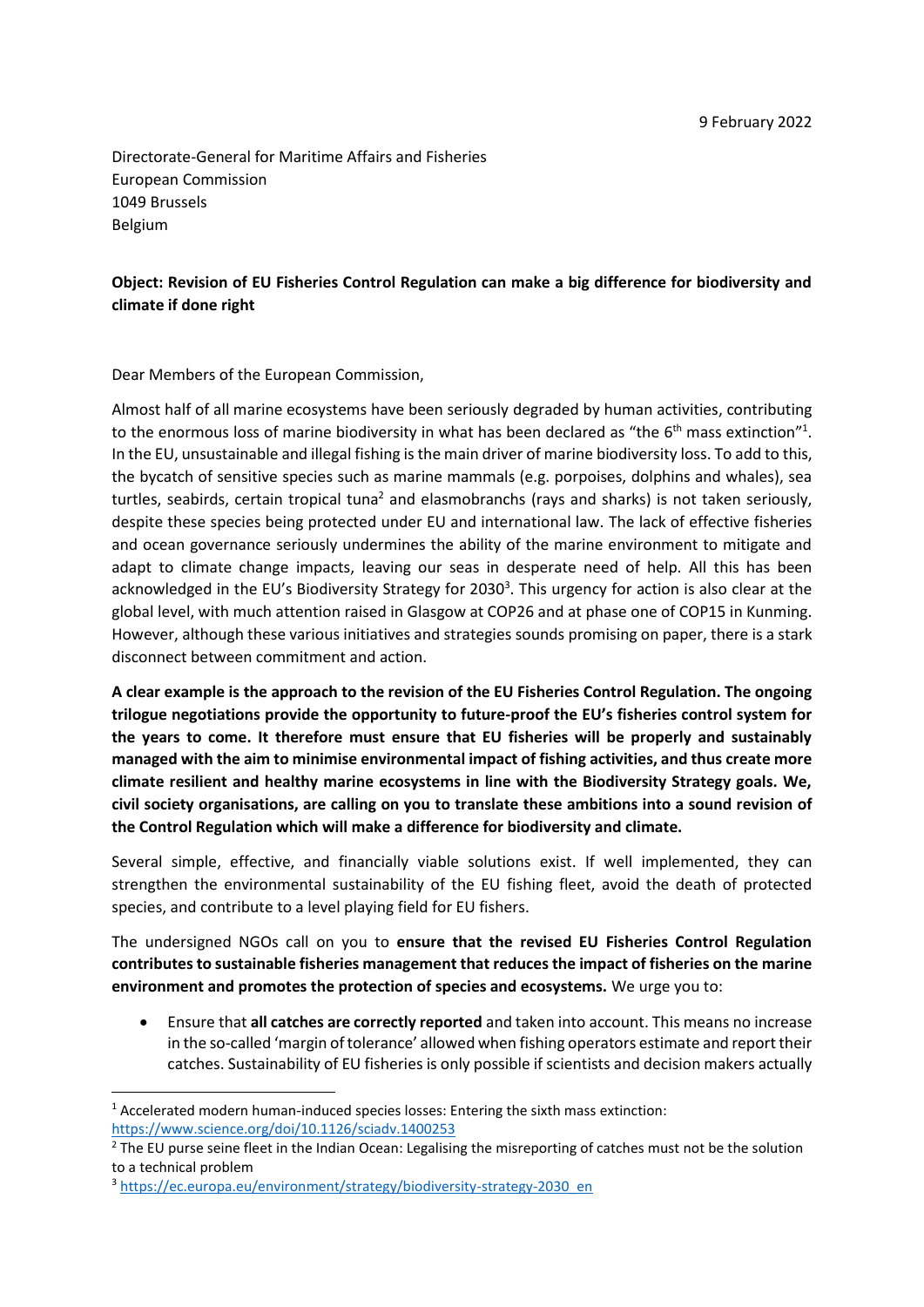know what has been caught. Rewarding EU fleets that misreport catches of similar looking species because they use cheaper, yet unselective fishing practices is irresponsible and dangerous. Legalising misreporting of catches would be a massive driver of biodiversity loss, would undermine efforts to protect EU marine ecosystems and would see the EU lose its pioneering position and international credibility in fisheries management.

- Ensure that sufficient and robust fishing data are collected on board of all EU fishing vessels, including the recording of incidental catches of sensitive species. The revised Control Regulation should require the reporting of all bycatch in **electronic logbooks** on all EU vessels, including those fishing beyond EU waters. To be able to verify logbook data, **Remote Electronic Monitoring** (REM), including CCTV cameras and net sensors, should be mandatory on all vessels above 12 metres in length as well as those vessels below 12 metres that are at high-risk of bycatching sensitive species and/or not complying with the Common Fisheries Policy<sup>4.</sup>
- Ensure that vessel tracking systems are installed on all EU fishing vessels, independently of their size. **Vessel tracking** plays an essential role in collecting environmental data and enforcing protection measures, including e.g. avoidance of protected areas, and is key for analysing the spatial vulnerability of sensitive species to fishing activities. It also contributes to safety at sea.
- Ensure that non-compliance with EU environmental legislation is considered a **serious infringement**, including fishing in areas that are closed for protection of species and habitats as well as failing to implement measures to reduce bycatch. This approach to non-compliance will further incentivise low impact fishing and deter environmentally destructive fishing within the EU.
- Ensure a **digital traceability system** covering all fish and seafood products available on the EU market (including preserved and/or processed products) which will promote transparency and sustainability of seafood not only within the EU but also in the global fisheries sector.

The climate and biodiversity crises are affecting each and every one of us. As the guardian of European treaties, citizens and civil society organisations count on you to fight for an ambitious, revised EU fisheries control system that fully protects the marine environment in line with EU environment and fisheries law, and that contributes to the success of the Biodiversity Strategy and of the European Green Deal.

We remain at your disposal if you wish to discuss this further or require any additional information.

With kind regards,

Monica Verbeek Executive Director Seas At Risk

*On behalf of:*

hut Bobey

Ariel Brunner Senior Head of Policy Birdlife Europe and Central Asia

<sup>4</sup> AT A GLANCE 2021, [Electronic technologies for fisheries: Systems adapted for small-scale vessels.](https://www.europarl.europa.eu/RegData/etudes/ATAG/2021/690893/IPOL_ATA(2021)690893_EN.pdf) Requested by the PECH committee